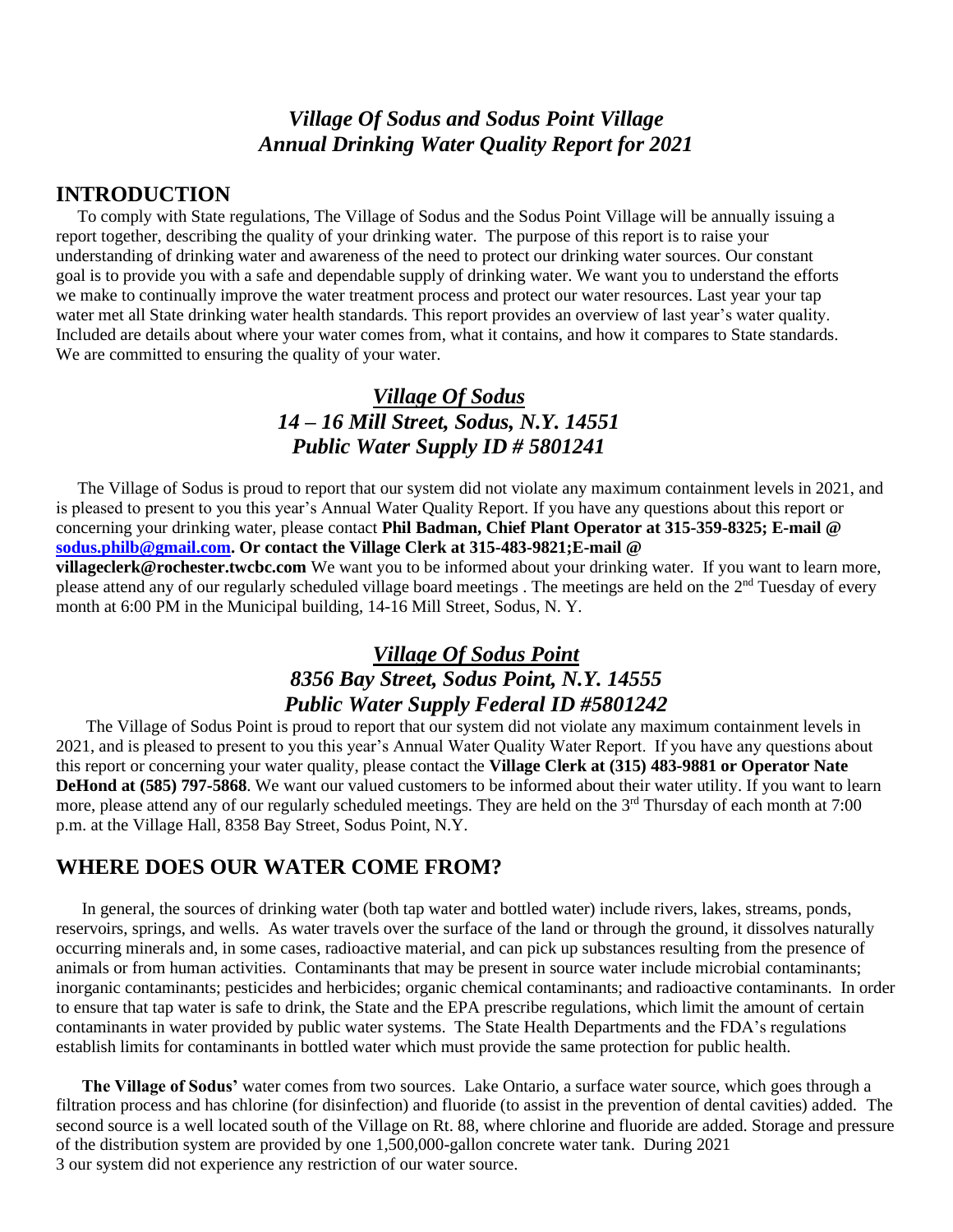**The Village of Sodus Point** also gets their water from the above two sources.

#### **SOURCE WATER ASSESSMENT PROGRAM**

 The NYS DOH has completed a source water assessment for the groundwater source for this system, based on available information. Possible and actual threats to this drinking water source were evaluated. The state source water assessment includes a susceptibility rating based on the risk posed by each potential source of contamination and how easily contaminants can move through the subsurface to the wells. The susceptibility rating is an estimate of the potential for contamination of the source water, it does not mean that the water delivered to consumers is, or will become contaminated. See section "Are there contaminants in our drinking water?" for a list of the contaminants that have been detected. The source water assessments provide resource managers with additional information for protecting source waters into the future.

 As mentioned before, some of our water is derived from one drilled well. The source water assessment has rated this well as having a medium-high susceptibility to microbials, nitrates, metals, pesticides, petroleum products, industrial solvents, and other industrial contaminants. These ratings are due primarily to the close proximity of pasture in the assessment area. In addition, the well draws from an unconfined aquifer of unknown hydraulic conductivity. Please note that, while the source water assessment rates our well as being susceptible to microbials, our water is disinfected to ensure that that the finished water delivered into your home meets the New York State drinking water standards for microbial contamination.

A copy of this assessment, including a map of the assessment area, can be obtained by contacting us, as noted below.

# **FACTS AND FIGURES (The Village Of Sodus)**

 Our water system serves 1709 people through 820 connections. The total water produced in 2021 was 282,338,000 gallons. The Well-produced 166,486,000 gallons and the Filter Plant produced 115,852,000 gallons. The daily average of water treated and pumped into the distribution system was 774,000 gallons per day. Our highest single day was 1,372,000 gallons, which occurred on August 19, 2020. The amount of water delivered to customers was 255,506,000 gallons. This leaves an amount of 26,832,000 gallons, which is 9 %. This water was used to flush mains, fight fires, and leakage. In 2021, water customers were charged \$25.00 for the first 5,000 gallons and \$2.50 per 1000 gallons of additional water used. Water bills are mailed quarterly and unpaid balances are subject to a 10 % penalty after 30 days.

This water system also sells water to the Wayne County Water and Sewer Authority .

#### **FACTS AND FIGURES (The Village of Sodus Point)**

 Our water System serves 2,727 people through 914 connections. The amount of water purchased by the Village Of Sodus Point was 37,226,000 gallons and the amount of water delivered to the customers was 24,748,000 gallons. This leaves an amount of 12,478,000 gallons. This water was used to flush mains, fight fires, and leakage. Water customers paid \$60.00 for the first 5,000 gallons and \$4.30 per 1000 gallons over the 5,000 gallons.

# **ARE THERE CONTAMINANTS IN OUR DRINKING WATER?**

 As the State regulations require, we routinely test your drinking water for numerous contaminants. These contaminants include: total coliform, turbidity, inorganic compounds, nitrate, nitrite, lead and copper, volatile organic compounds, total trihalomethanes, haloacetic acids, radiological and synthetic organic compounds. The table presented below depicts which compounds were detected in your drinking water. The State allows us to test for some contaminants less than once per year because the concentrations of these contaminants do not change frequently. Some of our data, though representative, are more than one year old.

 It should be noted that all drinking water, including bottled drinking water, may be reasonably expected to contain at least small amounts of some contaminants. The presence of contaminants does not necessarily indicate that water poses a health risk. More information about contaminants and potential health effects can be obtained by calling the EPA's Safe Drinking Water Hotline at (800-426-4791) or the New York State Health Department Geneva District Office at (315-789- 3030).

 The Village of Sodus routinely monitors for contaminants in our drinking water according to Federal and State laws. This table shows the results of our monitoring for the period of January 1<sup>st</sup> to December 31<sup>st</sup> 2021.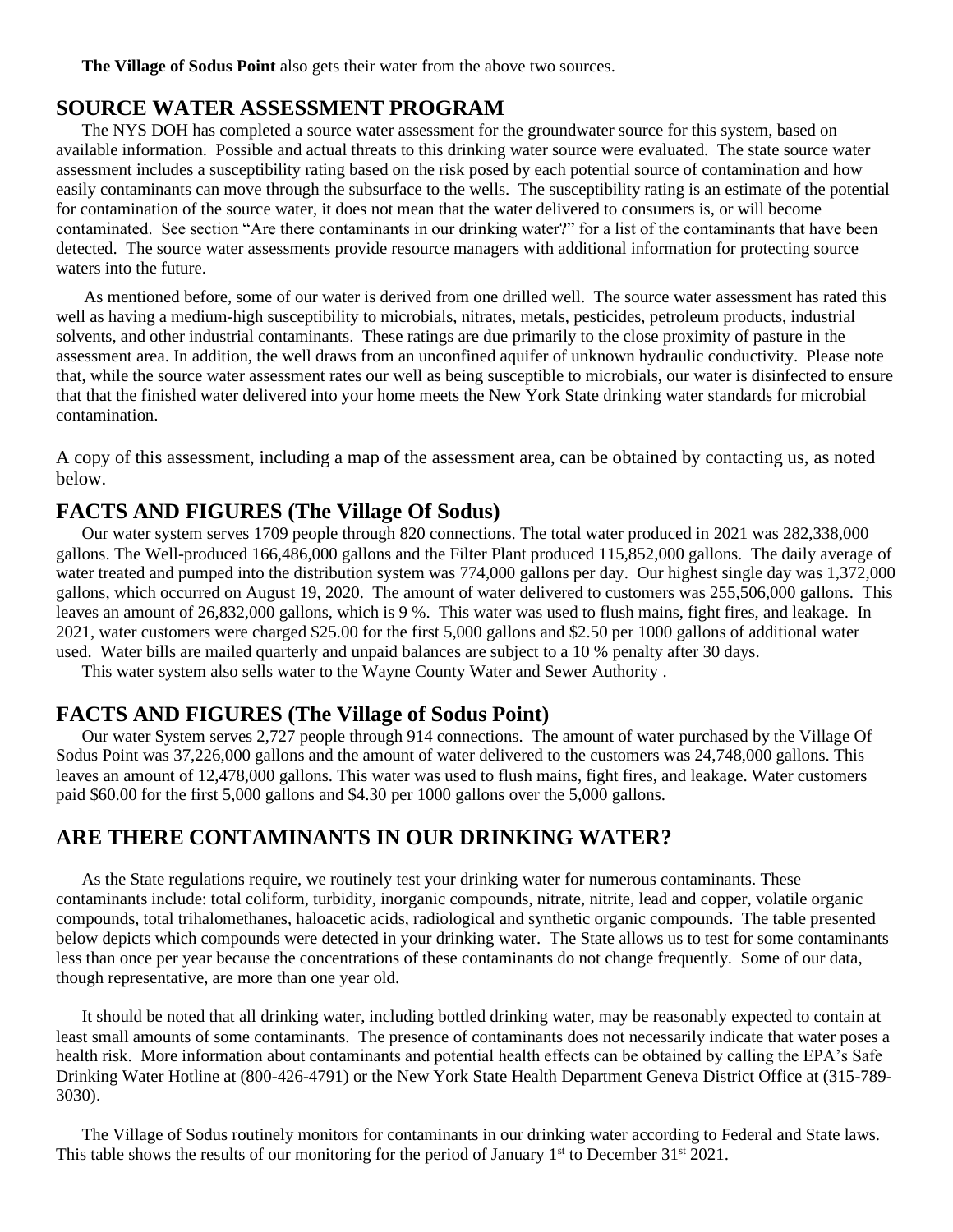# **WHY SAVE WATER AND HOW TO AVOID WASTING IT?**

 Although our system has an adequate amount of water to meet present and future demands, there are a number of reasons why it is important to conserve water:

- Saving water saves energy and some of the costs associated with both of these necessities of life;
- Saving water reduces the cost of energy required to pump water and the need to construct costly new wells, pumping systems and water towers; and
- Saving water lessens the strain on the water system during a dry spell or drought, helping to avoid severe water use restrictions so that essential firefighting needs are met.

You can play a role in conserving water by becoming conscious of the amount of water your household is using, and by looking for ways to use less whenever you can. It is not hard to conserve water. Conservation tips include:

- Automatic dishwashers use 15 gallons for every cycle, regardless of how many dishes are loaded. So get a run for your money and load it to capacity.
- Turn off the tap when brushing your teeth.
- Check every faucet in your home for leaks. Just a slow drip can waste 15 to 20 gallons a day. Fix it and you can save almost 6,000 gallons per year.
- Check your toilets for leaks by putting a few drops of food coloring in the tank, watch for a few minutes to see if the color shows up in the bowl. It is not uncommon to lose up to 100 gallons a day from one of these otherwise invisible toilet leaks. Fix it and you save more than 30,000 gallons a year.
- Use your water meter to detect hidden leaks. Simply turn off all taps and water using appliances, then check the meter after 15 minutes. If it moved, you have a leak.

# **CLOSING**

 Thank you for allowing us to continue to provide your family with quality drinking water this year. We ask that all our customers help us protect our water sources, which are the heart of our community. Please call our office if you have questions.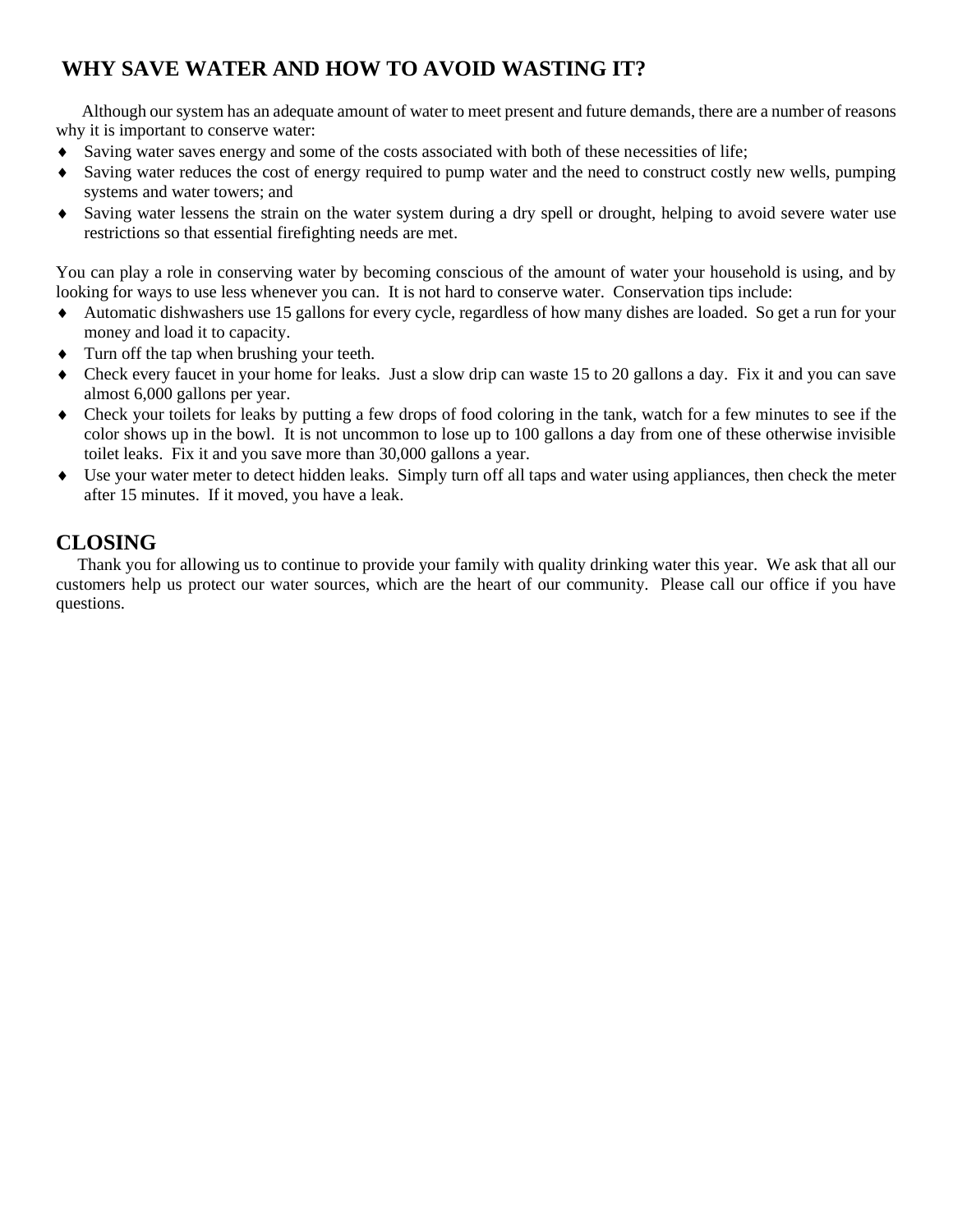| <b>VILLAGE OF SODUS Table Of Detected Contaminants 2021</b> |                            |                           |                                                |                      |              |                                                |                                                                                                                               |                                     |  |
|-------------------------------------------------------------|----------------------------|---------------------------|------------------------------------------------|----------------------|--------------|------------------------------------------------|-------------------------------------------------------------------------------------------------------------------------------|-------------------------------------|--|
| <b>Contaminant</b>                                          | <b>Violation</b><br>yes/no | Date of<br>sample         | Level<br><b>Detected</b><br>(Maximum<br>Range) | <b>Unit</b><br>Meas. | <b>MCLG</b>  | <b>Regulator</b><br>Limit<br>(MCL,TT or<br>AL) | <b>Likely Source</b><br><b>Contamination</b>                                                                                  | <b>Required</b><br><b>Frequency</b> |  |
| <b>MICROBIOLOGICAL CONTAMINANTS</b>                         |                            |                           |                                                |                      |              |                                                |                                                                                                                               |                                     |  |
| <b>Total Coliform</b>                                       | <b>No</b>                  | 2021                      | Neg.                                           | N/A                  | Neg.         | <b>Confirmed</b><br>positive                   | <b>Naturally present</b>                                                                                                      | <b>Two Samples per</b><br>month     |  |
| Turbidity(1) -<br><b>Plant</b>                              | No                         | <b>Continuous</b><br>2021 | 100%<br>$0.02 - 0.29$                          | <b>NTU</b>           | N/A          | TT= 95% of<br>samples <<br>or $= 0.3$          | Soil runoff                                                                                                                   | <b>Continuous</b>                   |  |
| Turbidity -<br><b>Distribution</b>                          | <b>No</b>                  | <b>Daily</b><br>2021      | Max.-<br>1.90<br><b>NTU</b>                    | <b>NTU</b>           | N/A          | $NTU = 5$                                      | Soil runoff                                                                                                                   | <b>Daily</b>                        |  |
| <b>INORGANIC CONTAMINANTS</b>                               |                            |                           |                                                |                      |              |                                                |                                                                                                                               |                                     |  |
| Lead $(3)$                                                  | No                         | 2021                      | 5.9                                            | ug/l                 | 0            | $AL=15$                                        | <b>Corrosion of</b><br>household plumbing<br>systems, erosion of<br><b>Natural deposits</b>                                   | Every 3 years                       |  |
| Range                                                       | <b>No</b>                  | 2021                      | <b>ND-29</b>                                   | ug/l                 | $\mathbf{0}$ | $AL=15$                                        | Same as above                                                                                                                 | Every 3 years                       |  |
| Copper (2)                                                  | No                         | 2021                      | 0.21                                           | mg/l                 | 0            | $AL=1.3$                                       | <b>Corrosion of</b><br>household plumbing<br>systems, erosion of<br><b>Natural deposits</b>                                   | Every 3 years                       |  |
| Range                                                       | <b>No</b>                  | 2021                      | $.0065 - 2.0$                                  | mg/l                 | $\mathbf 0$  | $AL=1.3$                                       | Same as above                                                                                                                 | Every 3 years                       |  |
| <b>LAKE PLANT TESTS</b>                                     |                            |                           |                                                |                      |              |                                                |                                                                                                                               |                                     |  |
| <b>Nitrate</b>                                              | <b>No</b>                  | 2/15/2021                 | 0.32                                           | mg/l                 | 5            | $MCL=10$                                       | <b>Run off from</b><br>fertilizer, leaching<br>from septic tanks,<br>erosion of natural<br>deposits                           | Yearly                              |  |
|                                                             |                            |                           |                                                |                      |              |                                                |                                                                                                                               |                                     |  |
| <b>Barium</b>                                               | <b>No</b>                  | 8/3/2021                  | 0.0225                                         | mg/l                 | $\mathbf 2$  | $MCL = 2$                                      | <b>Discharge of drilling</b><br>waste, discharge<br>from metal                                                                | Yearly                              |  |
| <b>Fluoride</b>                                             | <b>No</b>                  | <b>Daily 2021</b>         | $0.5 - 1.5$                                    | mg/l                 | 2.2          | 2.2                                            | <b>Erosion from natural</b><br>deposits, water<br>additive that<br>promotes strong<br>teeth                                   | <b>Daily</b>                        |  |
| <b>Alkalinity</b>                                           | No                         | <b>Monthly</b>            | 87.2<br>$-115.0$                               | mg/l                 | N/A          | N/A                                            | Naturally present in<br>the environment                                                                                       | <b>Monthly</b>                      |  |
| <b>Nickel</b>                                               | <b>No</b>                  | 8/3/2021                  | < 0.0005                                       | mg/l                 | N/A          | N/A                                            | <b>Dissolution of rocks</b><br>and soils from<br>atmospheric fallout,<br>from biological<br>decays and from<br>waste disposal | Yearly                              |  |
| <b>ORGANIC CONTAMINANTS</b>                                 |                            |                           |                                                |                      |              |                                                |                                                                                                                               |                                     |  |
|                                                             |                            |                           |                                                |                      |              |                                                | Naturally present in                                                                                                          |                                     |  |
| <b>Organic Carbon</b>                                       | No                         | <b>Monthly</b>            | $1.4 - 2.3$                                    | mg/l                 | N/A          | <b>TT</b>                                      | the environment<br><b>Erosion of natural</b>                                                                                  | <b>Monthly</b>                      |  |
| <b>Gross Alpha</b>                                          | No                         | 2020                      | 0.263                                          | pCi/l                | 0            | 15                                             | deposits<br>Decay of natural                                                                                                  | <b>Every 6 Years</b>                |  |
| <b>Gross Beta</b>                                           | <b>No</b>                  | 2020                      | 0.124                                          | pCi/l                | 0            | 50                                             | deposits, and<br>manmade emissions                                                                                            | <b>Every 6 Years</b>                |  |
| R226                                                        | <b>No</b>                  | 2020                      | 0.336                                          | pCi/l                | $\mathbf 0$  | 5                                              | <b>Erosion of natural</b><br>deposits                                                                                         | Every 6 Years                       |  |
| R228                                                        | No                         | 2020                      | 0.148                                          | pCi/l                | 0            | 5                                              | <b>Erosion of natural</b><br>deposits                                                                                         | <b>Every 6 Years</b>                |  |
| <b>Uranium</b>                                              | <b>No</b>                  | 2020                      | 0.252                                          | ug/l                 | $\mathbf 0$  | 30                                             | <b>Erosion of natural</b><br>deposits                                                                                         | <b>Every 6 Years</b>                |  |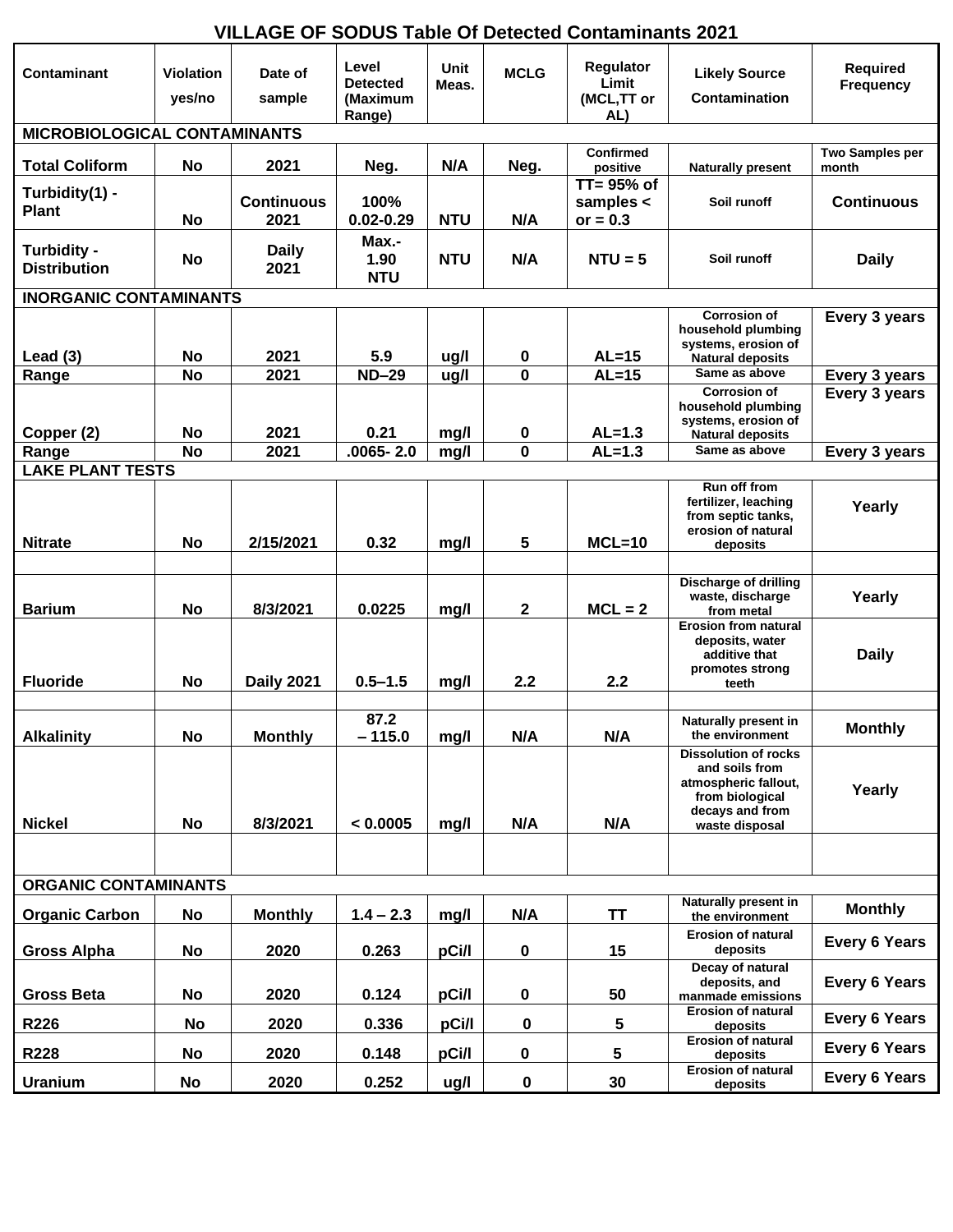| <b>STAGE 2</b>                     |           |              |                  |       |             |              |                                                                 |              |
|------------------------------------|-----------|--------------|------------------|-------|-------------|--------------|-----------------------------------------------------------------|--------------|
| TTHMs-12                           |           |              |                  |       |             |              |                                                                 |              |
| mth rolling                        |           |              |                  |       |             |              |                                                                 |              |
| avg.                               | No        | 2021         | 28.7             | ug/l  | N/A         | 80           |                                                                 | Quarterly    |
| Range                              | No        | 2021         | $16.5 -$<br>34.8 | ug/l  | N/A         | 80           | <b>Byproducts of drinking water</b><br>chlorination             |              |
| $HAASs-12$                         |           |              |                  |       |             |              |                                                                 |              |
| mth rolling                        |           |              |                  |       |             |              |                                                                 |              |
| avg.                               | No        | 2021         | 15.1             | ug/l  | N/A         | 60           |                                                                 | Quarterly    |
| Range                              | No        | 2021         | $7.2 - 14.4$     | ug/l  | N/A         | 60           | <b>Byproducts of drinking water</b><br>chlorination             |              |
|                                    |           |              |                  |       |             |              |                                                                 |              |
| <b>SYNTHETIC ORGANIC CHEMICALS</b> |           |              |                  |       |             |              |                                                                 |              |
| <b>Perfluorooc</b>                 |           |              |                  |       |             |              |                                                                 |              |
| tane                               |           |              |                  |       |             |              |                                                                 |              |
| <b>Sulfonic</b>                    |           |              |                  |       |             |              |                                                                 |              |
| <b>Acid</b><br>(PFOS)              | No        | 2/26/2021    | 3.4              |       | N/A         | 10           | Widespread use in commercial                                    |              |
|                                    |           |              |                  | ng/l  |             |              | and industrial applications                                     | Quarterly    |
| <b>Perfluoroct</b>                 |           |              |                  |       |             |              |                                                                 |              |
| anic Acid                          |           |              |                  |       |             |              | Widespread use in commercial                                    |              |
| (PFOA)                             | No        | 8/25/2021    | 2.0              | ng/l  | N/A         | 10           | and industrial applications<br>Released into the environment    | Quarterly    |
|                                    |           |              |                  |       |             |              | from commercial and industrial                                  |              |
|                                    |           |              |                  |       |             |              | sources and is associated with                                  |              |
| <b>Dioxane</b>                     | No        | 5/17/2021    | 0.034            | ug/l  | N/A         | 1            | inactive and hazardous waste<br>sites                           | Quarterly    |
|                                    |           |              |                  |       |             |              |                                                                 |              |
| <b>WELL TESTS</b>                  |           |              |                  |       |             |              | Erosion of natural deposits,                                    |              |
|                                    |           | <b>DAILY</b> |                  |       |             |              | water additive which promotes                                   | <b>Daily</b> |
| <b>Fluoride</b>                    | No        | 2021         | $0.5 - 1.5$      | mg/l  | 2.2         | 2.2          | strong teeth                                                    |              |
|                                    |           |              |                  |       |             |              | Runoff from fertilizer use,<br>erosion of natural deposits      | Yearly       |
| <b>Nitrate</b>                     | No        | 4/5/2021     | 3.7              | mg/l  | 5           | 10           |                                                                 |              |
|                                    |           |              |                  |       |             |              | Discharge of drilling waste,                                    | Every 3      |
| <b>Barium</b>                      | No        | 8/3/2021     | 0.131            | mg/l  | 2           | $\mathbf{2}$ | discharge from metal refineries,<br>erosion of natural deposits | years        |
| <b>Gross</b>                       |           |              |                  |       |             |              |                                                                 | Every 9      |
| Alpha                              | No        | 2014         | 0.66             | pCi/l | $\mathbf 0$ | 15           | <b>Erosion of natural deposits</b>                              | years        |
|                                    |           |              |                  |       |             |              | Decay of natural deposits and                                   | Every 9      |
| <b>Gross Beta</b>                  | No        | 2014         | 1.32             | pCi/l | $\mathbf 0$ | 50           | manmade emissions                                               | years        |
|                                    |           |              |                  |       |             |              |                                                                 | Every 9      |
| R226                               | No        | 2014         | 0.47             | pCi/l | $\pmb{0}$   | 5            | <b>Erosion of natural deposits</b>                              | years        |
|                                    |           |              |                  |       |             |              |                                                                 | Every 9      |
| R228                               | No        | 2014         | 0.8              | pCi/l | $\pmb{0}$   | 5            | <b>Erosion of natural deposits</b>                              | years        |
|                                    |           |              |                  |       |             |              |                                                                 | Every 9      |
| <b>Uranium</b>                     | <b>No</b> | 2014         | 0.36             | ug/l  | $\pmb{0}$   | 30           | <b>Erosion of natural deposits</b>                              | years        |
| SYNTHETIC ORGANIC CHEMICALS        |           |              |                  |       |             |              |                                                                 |              |
| Perfluorooc                        |           |              |                  |       |             |              |                                                                 |              |
| tane                               |           |              |                  |       |             |              |                                                                 |              |
| <b>Sulfonic</b>                    |           |              |                  |       |             |              |                                                                 |              |
| <b>Acid</b>                        |           |              |                  |       |             |              | Widespread use in commercial                                    |              |
| (PFOS)                             | No        | 2021         | <b>ND</b>        | ng/l  | N/A         | 10           | and industrial applications                                     | Quarterly    |
| <b>Perfluoroct</b>                 |           |              |                  |       |             |              |                                                                 |              |
| anic Acid                          |           |              |                  |       |             |              | Widespread use in commercial                                    |              |
| (PFOA)                             | No        | 2021         | <b>ND</b>        | ng/l  | N/A         | 10           | and industrial applications                                     | Quarterly    |
|                                    |           |              |                  |       |             |              | Released into the environment<br>from commercial and industrial |              |
|                                    |           |              |                  |       |             |              | sources and is associated with                                  |              |
|                                    |           |              |                  |       |             |              | inactive and hazardous waste                                    |              |
| <b>Dioxane</b>                     | No        | 2021         | <b>ND</b>        | ug/l  | N/A         | 1            | sites                                                           | Quarterly    |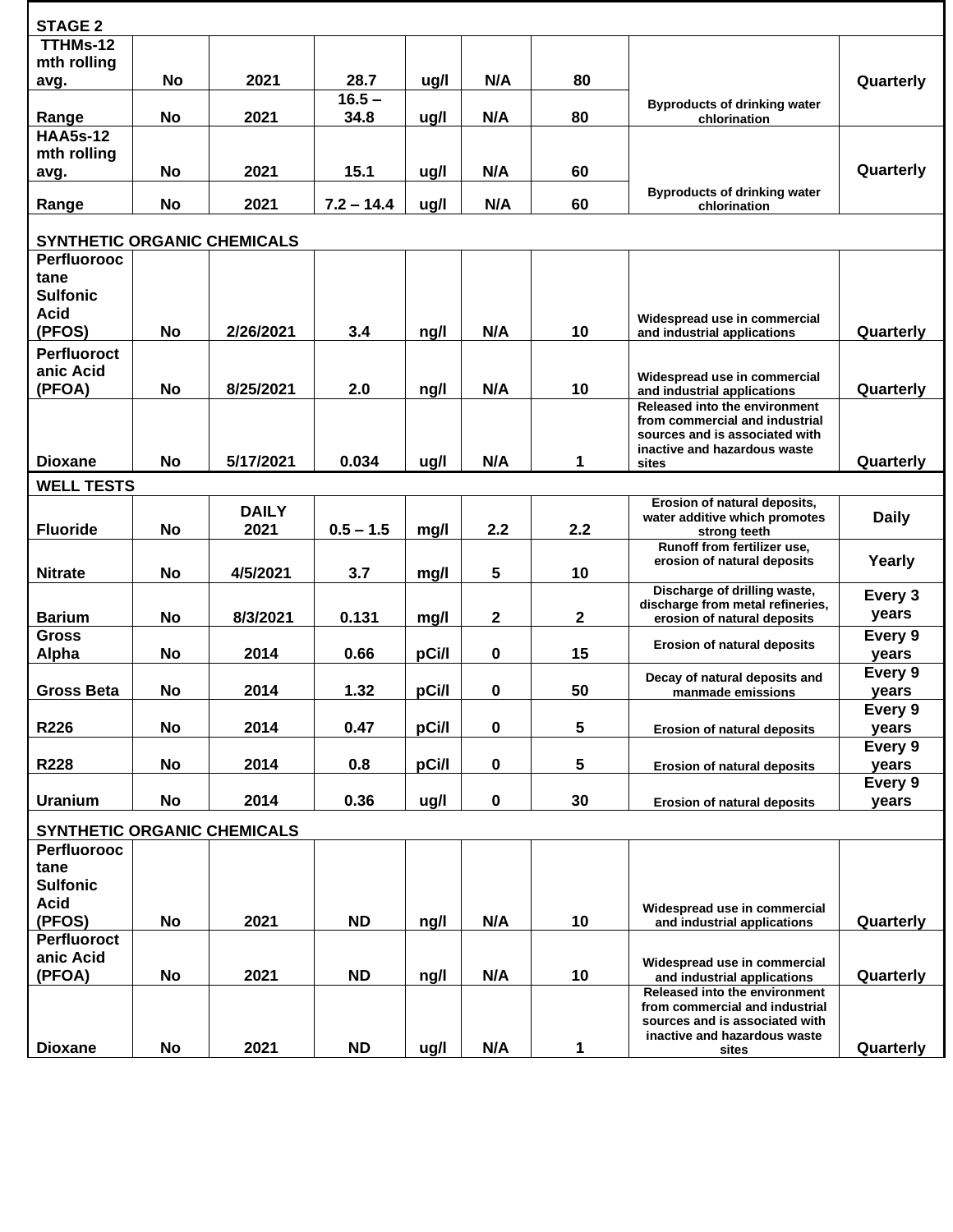#### Notes:

1 – Turbidity is a measure of the cloudiness of the water. We test it because it is a good indicator of the effectiveness of our filtration system. At no time in 2021 did the turbidity exceed 1.0 NTU. State regulations require that turbidity must always be below 1 NTU. The regulations require that 95% of the turbidity samples collected have measurements below 0.3 NTU.

2 – The level presented represents the 90 percentile of the 30 sites tested. A percentile is a value on a scale of 100 that indicates the percent of a distribution that is equal to or below it. The 90th percentile is equal to or greater than 90% of the copper values detected at your water system. In this case, 30 samples were collected at your water system and the 90th percentile value was the 0.21 MG/l value. The action level for copper was exceeded at one of the sites tested.

3 – The level presented represents the 90th percentile of the 30 samples collected. The action level for lead was exceeded at 1 of the sites tested.

4 – This level represents the highest locational running annual average calculated quarterly from data collected.

#### **Definitions:**

*Maximum Contaminant Level (MCL)*: The highest level of a contaminant that is allowed in drinking water. MCLs are set as close to the MCLGs as feasible.

*Maximum Contaminant Level Goal (MCLG)*: The level of a contaminant in drinking water below which there is no known or expected risk to health. MCLGs allow for a margin of safety.

*Maximum Residual Disinfectant Level (MRDL)*: The highest level of a disinfectant allowed in drinking water. There is convincing evidence that addition of a disinfectant is necessary for control of microbial contaminants.

*Maximum Residual Disinfectant Level Goal (MRDLG)*: The level of a drinking water disinfectant below which there is no known or expected risk to health. MRDLGs do not reflect the benefits of the use of disinfectants to control microbial contamination.

*Action Level (AL)*: The concentration of a contaminant which, if exceeded, triggers treatment or other requirements which a water system must follow.

*Treatment Technique (TT)*: A required process intended to reduce the level of a contaminant in drinking water.

*Non-Detects (ND)*: Laboratory analysis indicates that the constituent is not present.

*Nephelometric Turbidity Unit (NTU)*: A measure of the clarity of water. Turbidity in excess of 5 NTU is just noticeable to the average person.

*Milligrams per liter (mg/l)*: Corresponds to one part of liquid in one million parts of liquid (parts per million - ppm). *Micrograms per liter (ug/l)*: Corresponds to one part of liquid in one billion parts of liquid (parts per billion - ppb).

**Nanograms per liter (***ng***/l):** Corresponds to one part of liquid in one trillion parts of liquid (parts per trillion – ppt). *Picocuries per liter (pCi/L)*: A measure of the radioactivity in water.

*Million Fibers per Liter (MFL)*: A measure of the presence of asbestos fibers that are longer than 10 micrometer

#### **VILLAGE OF SODUS POINT Table of Detected Contaminants 2021**

|                                        |                  |               | Level<br><b>Detected</b> |       |             | <b>Regulatory</b><br>Limit |                                 |                  |  |
|----------------------------------------|------------------|---------------|--------------------------|-------|-------------|----------------------------|---------------------------------|------------------|--|
|                                        | <b>Violation</b> | Date of       | (maximum                 | Unit  |             | (MCL, TT,                  | <b>Likely Source</b>            | <b>Required</b>  |  |
| <b>Contaminant</b>                     | ves/no           | <b>Sample</b> | Range)                   | Meas. | <b>MCLG</b> | or AL)                     | <b>Contamination</b>            | <b>Frequency</b> |  |
| <b>STAGE 2-Disinfection Byproducts</b> |                  |               |                          |       |             |                            |                                 |                  |  |
| TTHM's-12<br>mth rolling               |                  |               |                          |       |             |                            | By product of<br>drinking water |                  |  |
| avg.                                   | No.              | 2021          | 62.6                     | ug/l  | N/A         | 80                         | chlorination                    | Quarterly        |  |
|                                        |                  |               |                          |       |             |                            | Same as                         |                  |  |
| Range                                  | No.              | 2021          | $51.2 - 76.4$            | ug/l  | N/A         | 80                         | above                           | Quarterly        |  |
| <b>HAA5-12</b><br>mth rolling          | <b>No</b>        | 2021          | 20.4                     | ug/l  | N/A         | 60                         | Same as<br>above                | Quarterly        |  |
| avg.                                   |                  |               |                          |       |             |                            |                                 |                  |  |
| Range                                  | No.              | 2021          | $2.1 - 36.1$             | ug/l  | N/A         | 60                         | Same As<br>Above                | Quarterly        |  |